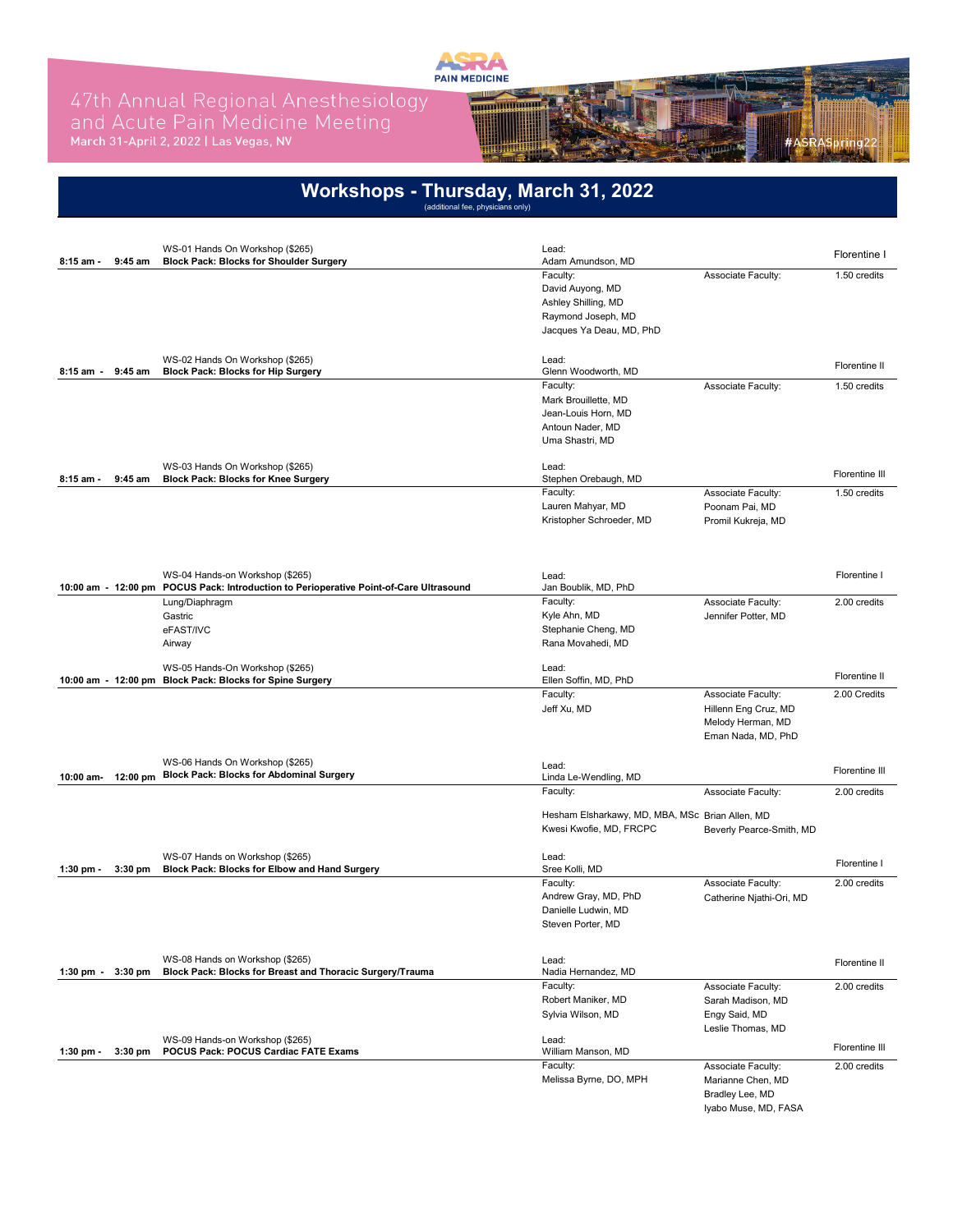

## 47th Annual Regional Anesthesiology<br>and Acute Pain Medicine Meeting<br>March 31-April 2, 2022 I Las Vegas, NV



| $3:45 \text{ pm} -$ | 5:15 pm   | WS-10 Hands On Workshop (\$265)<br><b>Block Pack: Blocks for Shoulder Surgery</b> | Lead:<br>Adam Amundson, MD   |                    | Florentine I   |
|---------------------|-----------|-----------------------------------------------------------------------------------|------------------------------|--------------------|----------------|
|                     |           |                                                                                   | Faculty:                     | Associate Faculty: | 1.50 credits   |
|                     |           |                                                                                   | David Auyong, MD             |                    |                |
|                     |           |                                                                                   | Ashley Shilling, MD          |                    |                |
|                     |           |                                                                                   | Raymond Joseph, MD           |                    |                |
|                     |           |                                                                                   | Jacques Ya Deau, MD, PhD     |                    |                |
| $3:45$ pm -         | 5:15 pm   | WS-11 Hands on Workshop (\$265)<br><b>Block Pack: Blocks for Hip Surgery</b>      | Lead:<br>Glenn Woodworth, MD |                    | Florentine II  |
|                     |           |                                                                                   | Faculty:                     | Associate Faculty: | 1.50 credits   |
|                     |           |                                                                                   | Mark Brouillette, MD         |                    |                |
|                     |           |                                                                                   | Jean-Louis Horn, MD          |                    |                |
|                     |           |                                                                                   | Antoun Nader, MD             |                    |                |
|                     |           |                                                                                   | Uma Shastri, MD              |                    |                |
|                     |           |                                                                                   |                              |                    |                |
|                     |           | WS-12 Hands on Workshop (\$265)                                                   | Lead:                        |                    | Florentine III |
| 3:45 pm-            | $5:15$ pm | <b>Block Pack: Blocks for Knee Surgery</b>                                        | Stephen Orebaugh, MD         |                    |                |
|                     |           |                                                                                   | Faculty:                     | Associate Faculty: | 1.50 credits   |
|                     |           |                                                                                   | Lauren Mahyar, MD            | Poonam Pai, MD     |                |
|                     |           |                                                                                   | Kristopher Schroeder, MD     | Promil Kukreja, MD |                |

#### **Workshops - Friday, April 1, 2022** (additional fee, physicians only)

|             |           | WS-13 Hands On Workshop (\$265)                                                               | Lead:                                           |                          |               |
|-------------|-----------|-----------------------------------------------------------------------------------------------|-------------------------------------------------|--------------------------|---------------|
| 8:00 am -   | $9:30$ am | <b>Block Pack: Blocks for Shoulder Surgery</b>                                                | Adam Amundson, MD                               |                          | Florentine I  |
|             |           |                                                                                               | Faculty:                                        | Associate Faculty:       | 1.50 credits  |
|             |           |                                                                                               | David Auyong, MD                                |                          |               |
|             |           |                                                                                               | Ashley Shilling, MD                             |                          |               |
|             |           |                                                                                               | Raymond Joseph, MD                              |                          |               |
|             |           |                                                                                               | Jacques Ya Deau, MD, PhD                        |                          |               |
|             |           | WS-14 Hands On Workshop (\$265)                                                               | Lead:                                           |                          |               |
| $8:00$ am - | $9:30$ am | <b>Block Pack: Blocks for Hip Surgery</b>                                                     | Glenn Woodworth, MD                             |                          | Florentine II |
|             |           |                                                                                               | Faculty:                                        | Associate Faculty:       | 1.50 credits  |
|             |           |                                                                                               | Mark Brouillette, MD                            |                          |               |
|             |           |                                                                                               | Jean-Louis Horn, MD                             |                          |               |
|             |           |                                                                                               | Antoun Nader, MD                                |                          |               |
|             |           |                                                                                               | Uma Shastri, MD                                 |                          |               |
|             |           |                                                                                               |                                                 |                          |               |
|             |           | WS-15 Interactive Demonstration Workshop (\$165)                                              | Lead:                                           |                          |               |
| 8:00 am -   | $9:30$ am | Regional Anesthesia for Cardiac and Vascular Surgery                                          | Ban Tsui, MD                                    |                          | Florentine IV |
|             |           |                                                                                               | Faculty:                                        | Associate Faculty:       | 1.50 credits  |
|             |           |                                                                                               | Hari Kalagara, MD                               |                          |               |
|             |           |                                                                                               | Sylvia Wilson, MD                               |                          |               |
|             |           | WS-16 Hands On Workshop (\$265)                                                               | Lead:                                           |                          |               |
| 10:15 am    |           | 12:15 pm Block Pack: Blocks for Abdominal Surgery                                             | Linda Le-Wendling, MD                           |                          | Florentine I  |
|             |           |                                                                                               | Faculty:                                        | Associate Faculty:       | 2.00 credits  |
|             |           |                                                                                               |                                                 |                          |               |
|             |           |                                                                                               | Hesham Elsharkawy, MD, MBA, MSc Brian Allen, MD |                          |               |
|             |           |                                                                                               | Kwesi Kwofie, MD, FRCPC                         | Beverly Pearce-Smith, MD |               |
|             |           |                                                                                               |                                                 |                          |               |
| 10:15 am    |           | WS-17 Hands On Workshop (\$265)<br>12:15 pm Block Pack: Blocks for Breast and Thoracic Trauma | Lead:<br>Nadia Hernandez, MD                    |                          | Florentine II |
|             |           |                                                                                               | Faculty:                                        |                          | 2.00 credits  |
|             |           |                                                                                               | Robert Maniker, MD                              | Associate Faculty:       |               |
|             |           |                                                                                               |                                                 | Sarah Madison, MD        |               |
|             |           |                                                                                               | Sylvia Wilson, MD                               | Engy Said, MD            |               |
|             |           |                                                                                               |                                                 | Leslie Thomas, MD        |               |
|             |           | WS-18 Interactive Special Workshop (\$265)                                                    | Lead:                                           |                          |               |
| 10:15 am    |           | 12:15 pm The 3D Anatomy Experience                                                            | Hari Kalagara, FCARCSI, EDRA                    |                          | Florentine IV |
|             |           |                                                                                               | Faculty:                                        | Associate Faculty:       | 2.00 credits  |
|             |           |                                                                                               | Sree Kolli, MD, EDRA                            | Amanda Kumar, MD         |               |
|             |           |                                                                                               | Vishal Uppal, MD, MBBS, FRCA, EDRA              |                          |               |
|             |           | WS-19 Hands On Workshop (\$265)                                                               | Lead:                                           |                          |               |
| 2:15 pm -   | 3:45 pm   | <b>Block Pack: Blocks for Knee Surgery</b>                                                    | Stephen Orebaugh, MD                            |                          | Florentine I  |
|             |           |                                                                                               | Faculty:                                        | Associate Faculty:       | 1.50 credits  |
|             |           |                                                                                               | Lauren Mahyar, MD                               | Poonam Pai, MD           |               |
|             |           |                                                                                               | Kristopher Schroeder, MD                        | Promil Kukreja, MD       |               |